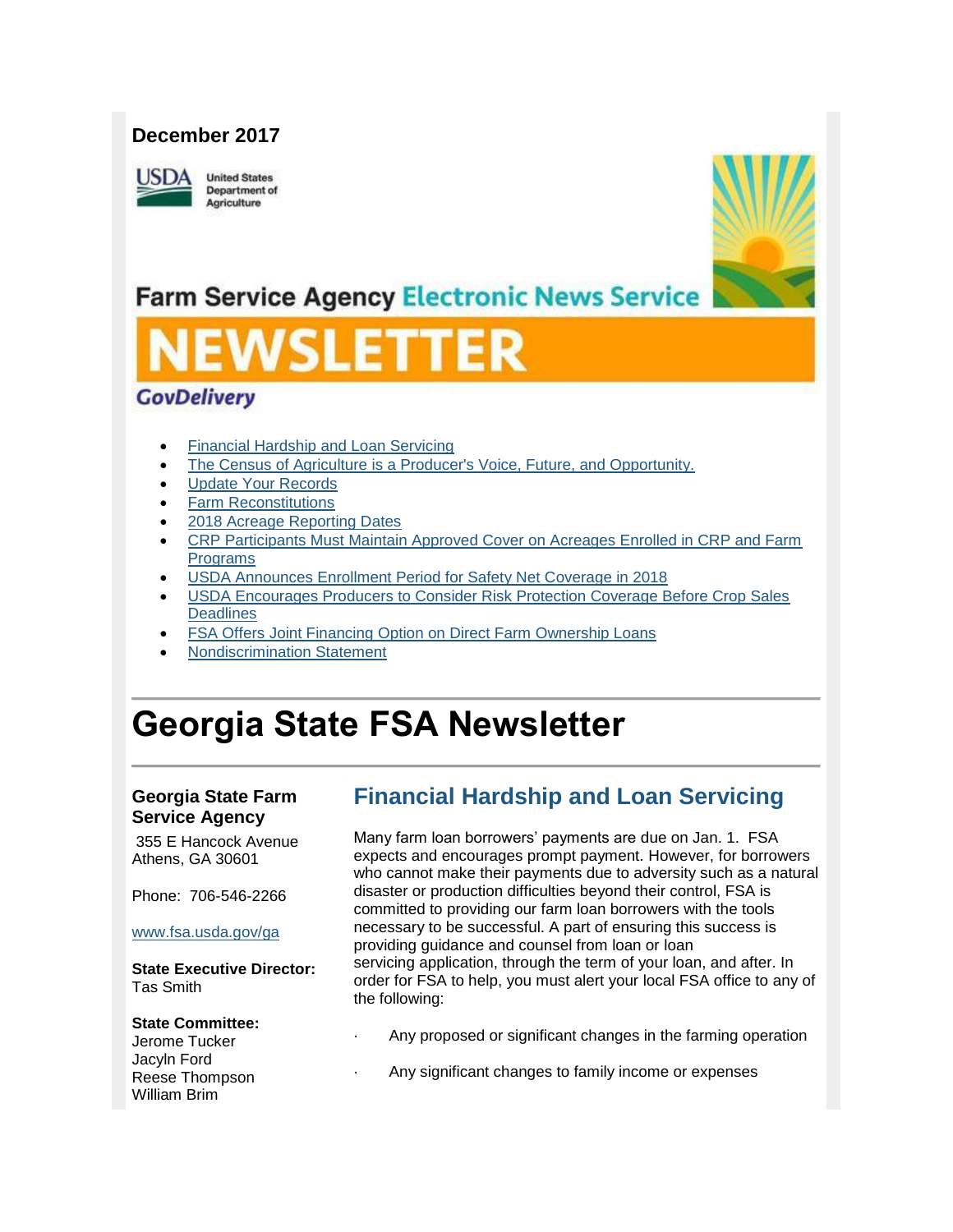#### **Administrative Officer:**

Dianne R. Westmoreland

**Farm Loan Chief:** Robert Tyson

**Farm Programs Chief:** Brett Martin

**Public Affairs/Outreach:** Neal Leonard

To find contact information for your local office go to [www.fsa.usda.gov/ga](http://www.fsa.usda.gov/ga)

The development of problem situations

Any losses or proposed significant changes in security

There are options for FSA loan customers during financial stress. If you are a borrower who is unable to make payments on a loan, contact your local FSA Service Center to learn about the options available to you.

If past due on payments, FSA will notify you of your options with a Notice of Availability of Loan Servicing. Please pay special attention to this notice as it provides you with your options for FSA servicing programs and outlines specific deadlines that you must meet. Failure to meet these statutory deadlines may significantly limit your options and FSA's ability to help address your farm's financial difficulties.

For more information on FSA farm loan programs, visit [www.fsa.usda.gov.](http://www.fsa.usda.gov/) Please contact your local FSA Service Center if you have any questions or would like to schedule an appointment to meet with the loan staff to discuss your options.

## <span id="page-1-0"></span>**The Census of Agriculture is a Producer's Voice, Future, and Opportunity.**

In December, farmers and ranchers across the nation will receive the 2017 Census of Agriculture. Producers can mail in their completed census form, or respond online via the improved web questionnaire. The online questionnaire has been revised extensively to make it more convenient for producers.

Conducted once every five years, the Census of Agriculture is a complete count of all U.S. farms, ranches, and those who operate them; it is the only source of uniform, comprehensive, and impartial agriculture data for every state and county in the nation.

Farmers and ranchers, trade associations, government, extension educators, researchers, and many others rely on Census of Agriculture data when making decisions that shape American agriculture – from creating and funding farm programs, to boosting services for communities and the industry. The Census of Agriculture is a producer's voice, future, and opportunity.

For more information about the 2017 Census of Agriculture, visit [www.agcensus.usda.gov](http://www.agcensus.usda.gov/) or call (800) 727-9540.

#### <span id="page-1-1"></span>**Update Your Records**

FSA is cleaning up our producer record database. If you have any unreported changes of address, zip code, phone number, email address, or an incorrect name or business name on file, they need to be reported to our office. Changes in your farm operation, like the addition of a farm by lease or purchase, need to be reported to our office as well. Producers participating in FSA and NRCS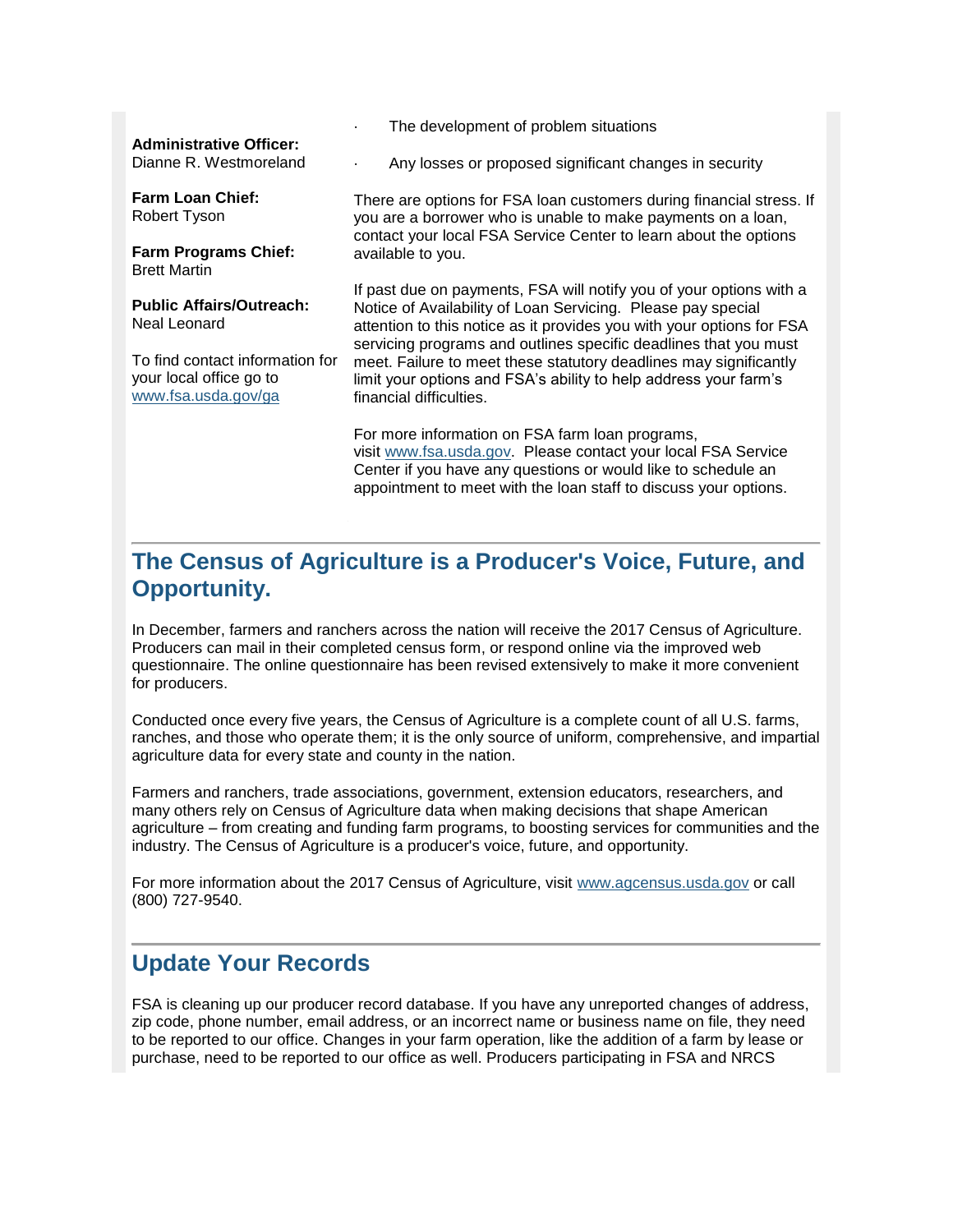programs are required to timely report changes in their farming operation to the County Committee in writing, and update their CCC-902 Farm Operating Plan.

If you have any updates or corrections, please call your local FSA County Office to update your records.

#### <span id="page-2-0"></span>**Farm Reconstitutions**

When changes in farm ownership or operation take place, a farm reconstitution is necessary. The reconstitution — or recon — is the process of combining or dividing farms or tracts of land based on the farming operation.

To be effective for the current Fiscal Year (FY), farm combinations and farm divisions must be requested by **August 1 of the FY** for farms subject to the Agriculture Risk Coverage (ARC) and Price Loss Coverage (PLC) program. A reconstitution is considered to be requested when all:

- of the required signatures are on FSA-155
- other applicable documentation, such as proof of ownership, is submitted.

Total Conservation Reserve Program (CRP) and non-ARC/PLC farms may be reconstituted at any time.

The following are the different methods used when doing a farm recon:

**Estate Method** — the division of bases, allotments, and quotas for a parent farm among heirs in settling an estate;

**Designation of Landowner Method** — may be used when (1) part of a farm is sold or ownership is transferred; (2) an entire farm is sold to two or more persons; (3) farm ownership is transferred to two or more persons; (4) part of a tract is sold or ownership is transferred; (5) a tract is sold to two or more persons; or (6) tract ownership is transferred to two or more persons. In order to use this method the land sold must have been owned for at least three years, or a waiver granted, and the buyer and seller must sign a Memorandum of Understanding;

**DCP Cropland Method** — the division of bases in the same proportion that the DCP cropland for each resulting tract relates to the DCP cropland on the parent tract;

**Default Method** — the division of bases for a parent farm with each tract maintaining the bases attributed to the tract level when the reconstitution is initiated in the system.

#### <span id="page-2-1"></span>**2018 Acreage Reporting Dates**

In order to comply with FSA program eligibility requirements, all producers are encouraged to visit the FSA County Office to file an accurate crop certification report by the applicable deadline.

The following acreage reporting dates are applicable for Georgia:

January 2, 2018 Honey

January 15, 2018 Apples, Blueberries, Canola, Peaches, Rye, Rapeseed,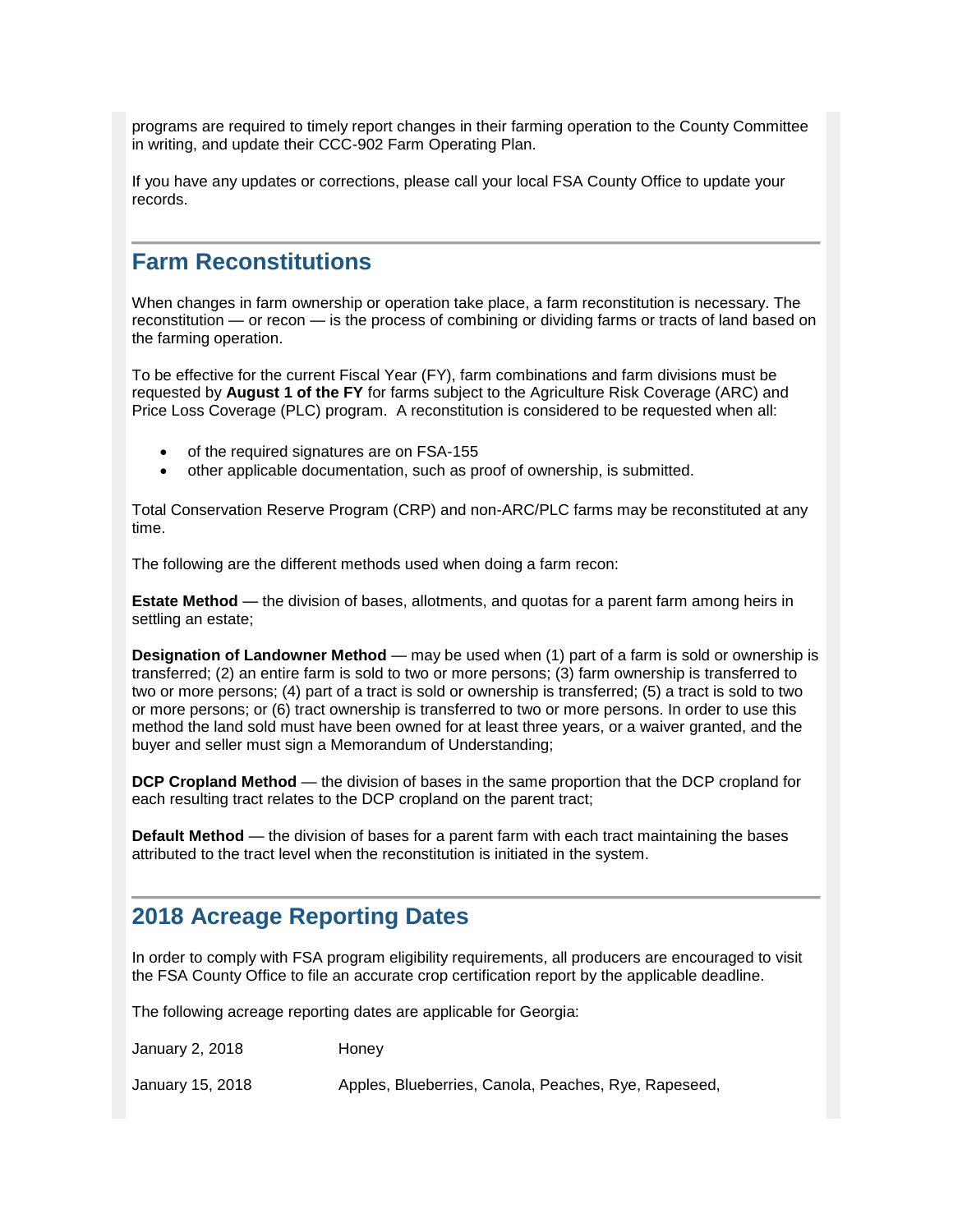Fall-Seeded Small Grains

| February 15, 2018 | Onions (Planted 10/21-2/1)          |
|-------------------|-------------------------------------|
| March 15, 2018    | Cabbage (Planted 10/1-2/20), Pecans |

The following exceptions apply to the above acreage reporting dates:

- If the crop has not been planted by the above acreage reporting date, then the acreage must be reported no later than 15 calendar days after planting is completed.
- If a producer acquires additional acreage after the above acreage reporting date, then the acreage must be reported no later than 30 calendars days after purchase or acquiring the lease. Appropriate documentation must be provided to the County Office.
- If a perennial forage crop is reported with the intended use of "cover only," "green manure," "left standing," or "seed," then the acreage must be reported by July 15. Noninsured Crop Disaster Assistance Program (NAP) policyholders should note that the acreage reporting date for NAP covered crops is the earlier of the dates listed above or 15 calendar days before grazing or harvesting of the crop begins.

### <span id="page-3-0"></span>**CRP Participants Must Maintain Approved Cover on Acreages Enrolled in CRP and Farm Programs**

Conservation Reserve Program (CRP) participants are responsible for ensuring adequate, approved vegetative and practice cover is maintained to control erosion throughout the life of the contract after the practice has been established. Participants must also control undesirable vegetation, weeds (including noxious weeds), insects, and rodents that may pose a threat to existing cover or adversely impact other landowners in the area.

All CRP maintenance activities, such as mowing, burning, disking, and spraying, must be conducted outside the primary nesting or brood rearing season for wildlife. Georgia's primary nesting season is April 1 through August 31. However, spot treatment of the acreage may be allowed during the primary nesting or brood rearing season if, left untreated, the weeds, insects, or undesirable species would adversely impact the approved cover. In this instance, spot treatment is limited to the affected areas in the field and requires County Committee approval prior to beginning the spot treatment. The County Committee will consult with NRCS to determine if such activities are needed to maintain the approved cover.

Annual mowing of CRP for generic weed control, or for cosmetic purposes, is prohibited at all times.

#### <span id="page-3-1"></span>**USDA Announces Enrollment Period for Safety Net Coverage in 2018**

FSA today announced that starting Nov. 1, 2017, farmers and ranchers with base acres in the Agriculture Risk Coverage (ARC) or Price Loss Coverage (PLC) safety net program may enroll for the 2018 crop year. The enrollment period will end on Aug. 1, 2018.

**Since shares and ownership of a farm can change year-to-year, producers must enroll by signing a contract each program year.**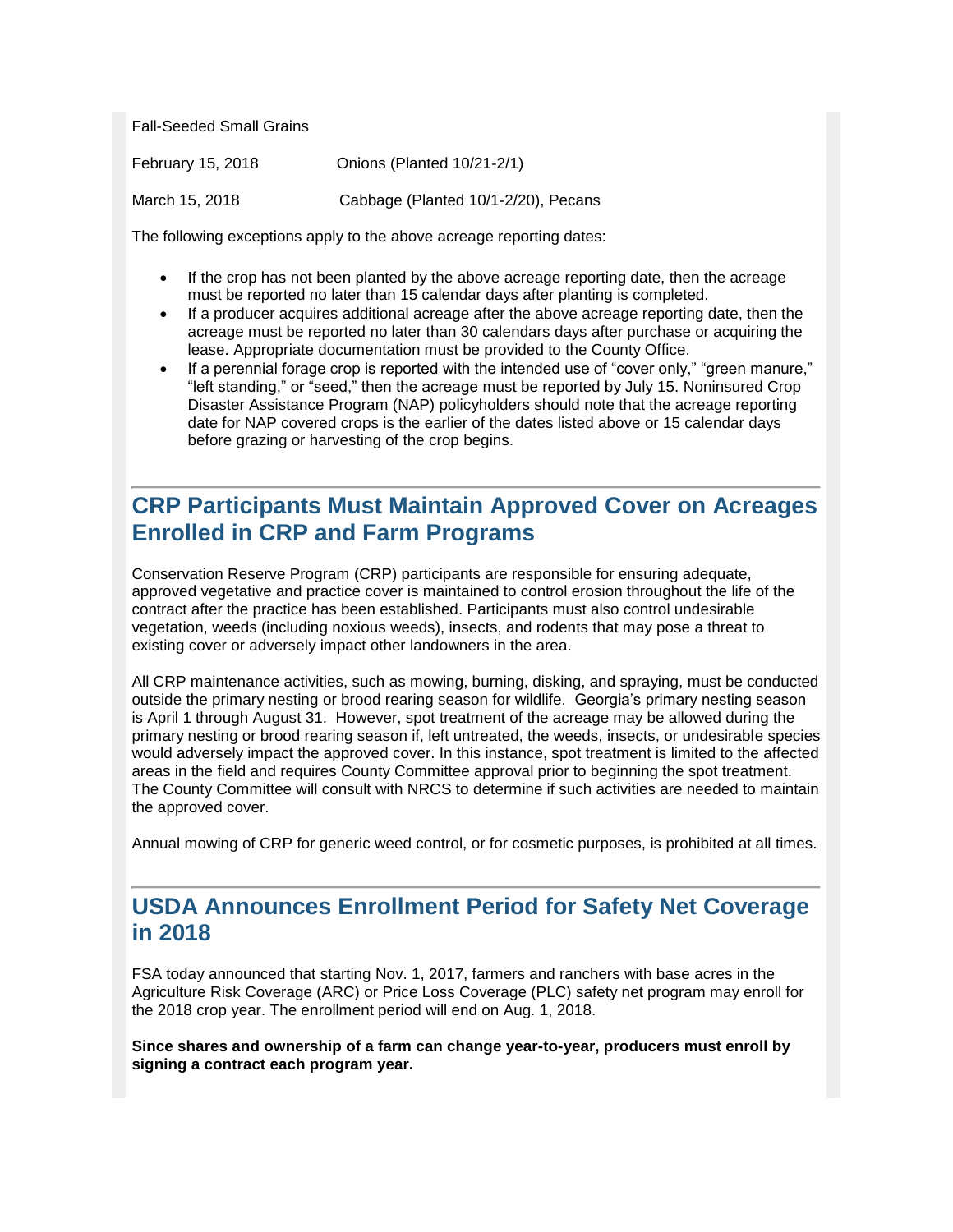The producers on a farm that are not enrolled for the 2018 enrollment period will not be eligible for financial assistance from the ARC or PLC programs for the 2018 crop should crop prices or farm revenues fall below the historical price or revenue benchmarks established by the program. Producers who made their elections in previous years must still enroll during the 2018 enrollment period.

The ARC and PLC programs were authorized by the 2014 Farm Bill and offer a safety net to agricultural producers when there is a substantial drop in prices or revenues for covered commodities. Covered commodities include barley, canola, large and small chickpeas, corn, crambe, flaxseed, grain sorghum, lentils, mustard seed, oats, peanuts, dry peas, rapeseed, long grain rice, medium grain rice (which includes short grain and sweet rice), safflower seed, sesame, soybeans, sunflower seed, and wheat. Upland cotton is no longer a covered commodity. For more details regarding these programs, go to [www.fsa.usda.gov/arc-plc.](http://www.fsa.usda.gov/arc-plc)

For more information, producers are encouraged to visit their local FSA office. To find a local FSA County Office, visit [http://offices.usda.gov.](http://offices.usda.gov/)

#### <span id="page-4-0"></span>**USDA Encourages Producers to Consider Risk Protection Coverage Before Crop Sales Deadlines**

The Farm Service Agency encourages producers to examine available USDA crop risk protection options, including federal crop insurance and Noninsured Crop Disaster Assistance Program (NAP) coverage, before the applicable crop sales deadline.

Producers are reminded that crops not covered by insurance may be eligible for NAP. The 2014 Farm Bill expanded NAP to include higher levels of protection. Beginning, underserved, and limited resource farmers are now eligible for free catastrophic level coverage, as well as discounted premiums for additional levels of protection."

Federal crop insurance covers crop losses from natural adversities such as drought, hail, and excessive moisture. NAP covers losses from natural disasters on crops for which no permanent federal crop insurance program is available, including perennial grass forage and grazing crops, fruits, vegetables, mushrooms, floriculture, ornamental nursery, aquaculture, turf grass, ginseng, honey, syrup, bioenergy, and industrial crops.

Producers can determine if crops are eligible for federal crop insurance or NAP by visiting [https://webapp.rma.usda.gov/apps/actuarialinformationbrowser2017/CropCriteria.aspx.](https://webapp.rma.usda.gov/apps/actuarialinformationbrowser2017/CropCriteria.aspx)

NAP basic coverage is available at 55 percent of the average market price for crop losses that exceed 50 percent of expected production, with higher levels of coverage, up to 65 percent of their expected production at 100 percent of the average market price, including coverage for organics and crops marketed directly to consumers.

Deadlines for coverage vary by state and crop. To learn more about NAP visit [www.fsa.usda.gov/nap](http://www.fsa.usda.gov/nap) or contact your local USDA Service Center. To find your local USDA Service Centers go to [http://offices.usda.gov.](http://offices.usda.gov/)

Federal crop insurance coverage is sold and delivered solely through private insurance agents. Agent lists are available at all USDA Service Centers or at USDA's online Agent Locator: [http://prodwebnlb.rma.usda.gov/apps/AgentLocator/#.](http://prodwebnlb.rma.usda.gov/apps/AgentLocator/) Producers can use the USDA Cost Estimator, [https://ewebapp.rma.usda.gov/apps/costestimator/Default.aspx,](https://ewebapp.rma.usda.gov/apps/costestimator/Default.aspx) to predict insurance premium costs.